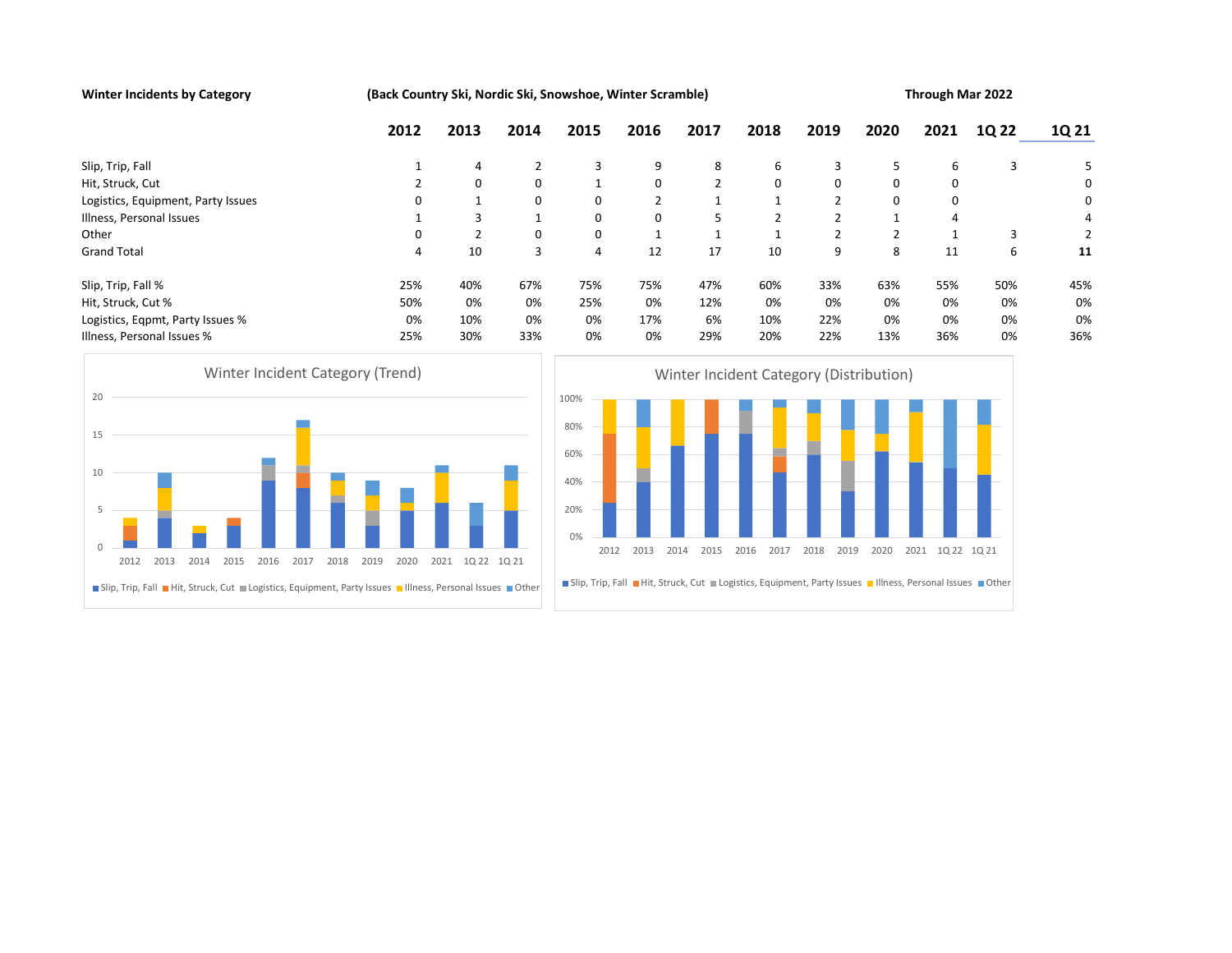Winter Incident Rates by Category (Back Country Ski, Nordic Ski, Snowshoe, Winter Scramble) Through Mar 2022

| <b>Winter Category Rates</b>                                                                                                                                                                                                                                              | 2012                     | 2013             | 2014                            | 2015                                           | 2016                              | 2017         | 2018                                                                                                                                      | 2019                             | 2020                            | 2021 | 1Q 22                    | 1Q 21                           |
|---------------------------------------------------------------------------------------------------------------------------------------------------------------------------------------------------------------------------------------------------------------------------|--------------------------|------------------|---------------------------------|------------------------------------------------|-----------------------------------|--------------|-------------------------------------------------------------------------------------------------------------------------------------------|----------------------------------|---------------------------------|------|--------------------------|---------------------------------|
| Slip, Trip, Fall<br>Hit, Struck, Cut                                                                                                                                                                                                                                      | 0.5<br>0.9               | 1.9              | 1.7<br>$\overline{\phantom{a}}$ | 2.0<br>0.7                                     | 4.0<br>$\overline{\phantom{a}}$   | 3.8<br>1.0   | 2.0                                                                                                                                       | 1.0<br>$\overline{\phantom{a}}$  | 1.8<br>$\overline{\phantom{a}}$ | 1.9  | 1.1                      | 1.9<br>$\overline{\phantom{a}}$ |
| Logistics, Equipment, Party Issues                                                                                                                                                                                                                                        | $ \,$                    | 0.5              | $\overline{\phantom{0}}$        | $\overline{\phantom{a}}$                       | 0.9                               | 0.5          | 0.3                                                                                                                                       | 0.7                              | $\overline{\phantom{a}}$        |      | $\overline{\phantom{a}}$ |                                 |
| Illness, Personal (cndtng, skills)                                                                                                                                                                                                                                        | 0.5                      | 1.5              | 0.8                             | $\overline{\phantom{a}}$                       | $\overline{\phantom{a}}$          | 2.4          | 0.7                                                                                                                                       | 0.7                              | 0.4                             | 1.3  | $\overline{\phantom{a}}$ | 1.5                             |
| Other                                                                                                                                                                                                                                                                     | $\overline{\phantom{a}}$ | 1.0              |                                 | $\overline{\phantom{a}}$                       | 0.4                               | 0.5          | 0.3                                                                                                                                       | 0.7                              | 0.7                             | 0.3  | 1.1                      | 0.7                             |
| <b>Grand Total</b>                                                                                                                                                                                                                                                        | 1.9                      | 4.9              | 2.5                             | 2.7                                            | 5.4                               | 8.1          | 3.3                                                                                                                                       | 3.0                              | 2.9                             | 3.5  | 2.1                      | 4.1                             |
| Slip, Trip, Fall                                                                                                                                                                                                                                                          | 25%                      | 40%              | 67%                             | 75%                                            | 75%                               | 47%          | 60%                                                                                                                                       | 33%                              | 63%                             | 55%  | 50%                      | 45%                             |
| Hit, Struck, Cut                                                                                                                                                                                                                                                          | 50%                      | 0%               | 0%                              | 25%                                            | 0%                                | 12%          | 0%                                                                                                                                        | 0%                               | 0%                              | 0%   | 0%                       | 0%                              |
| Logistics, Equipment, Party Issues                                                                                                                                                                                                                                        | 0%                       | 10%              | 0%                              | 0%                                             | 17%                               | 6%           | 10%                                                                                                                                       | 22%                              | 0%                              | 0%   | 0%                       | 0%                              |
| Illness, Personal (cndtng, skills)                                                                                                                                                                                                                                        | 25%                      | 30%              | 33%                             | 0%                                             | 0%                                | 29%          | 20%                                                                                                                                       | 22%                              | 13%                             | 36%  | 0%                       | 36%                             |
| Other                                                                                                                                                                                                                                                                     | 0%                       | 20%              | 0%                              | 0%                                             | 8%                                | 6%           | 10%                                                                                                                                       | 22%                              | 25%                             | 9%   | 50%                      | 18%                             |
| Winter Incident Rates by Category (Trend)<br>10.0<br>8.0<br>6.0<br>4.0<br>2.0<br>2014<br>2015<br>2016<br>2017<br>2018<br>2019<br>2012<br>2013<br>Hit, Struck, Cut<br>Slip, Trip, Fall<br>Logistics, Equipment, Party Issues IIIness, Personal (cndtng, skills)<br>■ Other | 2020                     | 2021 10 22 10 21 |                                 | 100%<br>80%<br>60%<br>40%<br>20%<br>0%<br>2012 | 2013<br>Slip, Trip, Fall<br>Other | 2014<br>2015 | Winter Incident Rates by Catetory (Distribution)<br>2016<br>2017<br>Logistics, Equipment, Party Issues IIIness, Personal (cndtng, skills) | 2018<br>2019<br>Hit, Struck, Cut | 2020                            | 2021 | 1Q 22 1Q 21              |                                 |



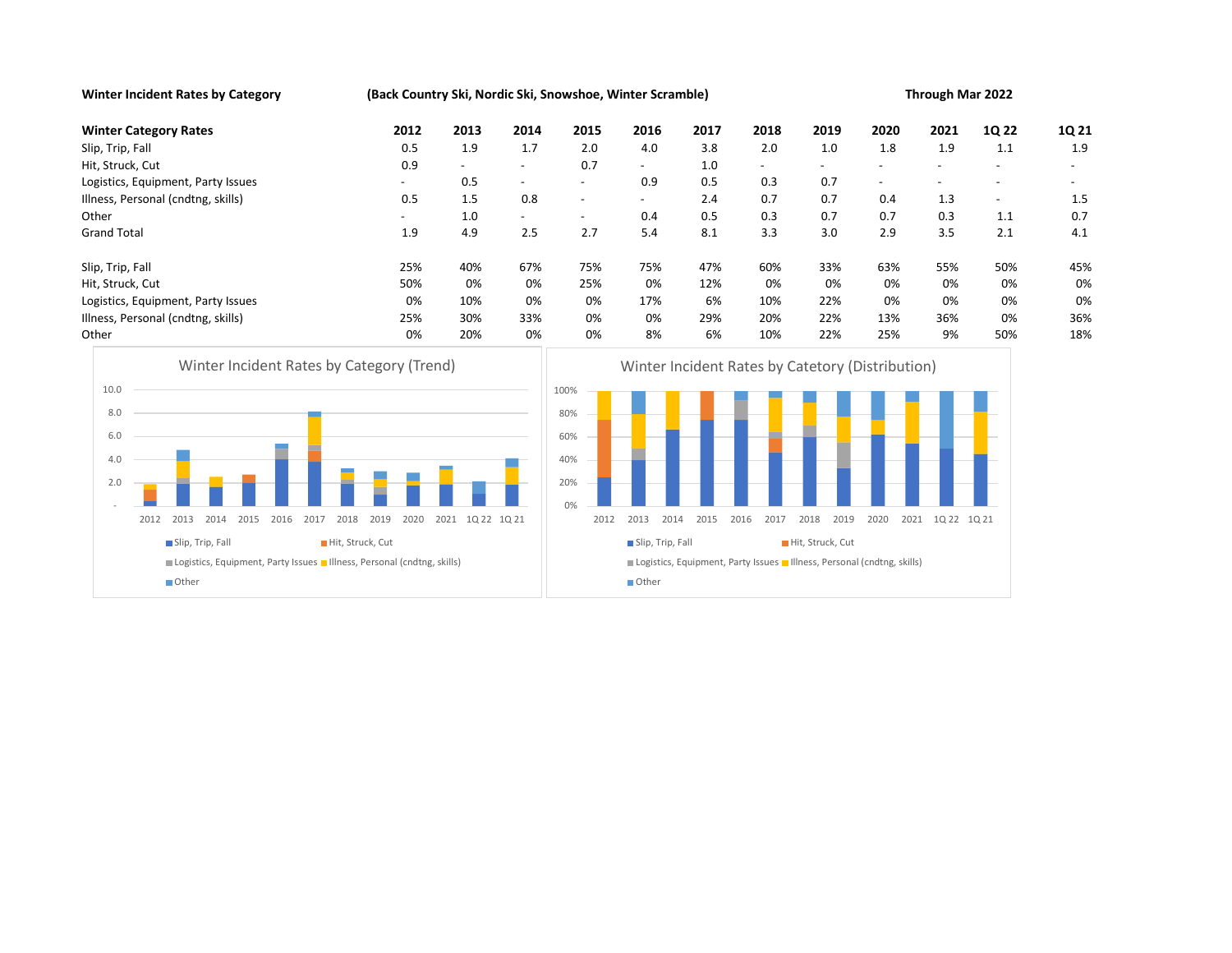Winter Incidents by Severity **(Back Country Ski, Nordic Ski, Snowshoe, Winter Scramble)** Through Mar 2022

|                                                             | 2012                 | 2013                | 2014                                                                | 2015             | 2016                                       | 2017           | 2018               | 2019           | 2020         |                | 2021<br>1Q 22    | 1Q 21               |  |
|-------------------------------------------------------------|----------------------|---------------------|---------------------------------------------------------------------|------------------|--------------------------------------------|----------------|--------------------|----------------|--------------|----------------|------------------|---------------------|--|
| CMS (Critical, Major, Significant)                          | $\overline{2}$       | $\overline{2}$      | 1                                                                   | $\mathbf{1}$     | $\overline{2}$                             | $\overline{2}$ | 1                  | 4              |              | 3              | 3                | $\overline{2}$<br>3 |  |
| Minor                                                       | $\overline{2}$       | 8                   | $\overline{2}$                                                      | 3                | 10                                         | 11             | 8                  | $\overline{2}$ |              | 3              | 6                | $\overline{2}$<br>6 |  |
| Near Miss, Safe Concern                                     | 0                    | 0                   | 0                                                                   | 0                | $\mathbf 0$                                | 3              | 1                  | $\overline{2}$ |              | $\overline{2}$ | $\overline{2}$   | $\overline{2}$<br>2 |  |
| Assistance Given                                            | 0                    | 0                   | 0                                                                   | 0                | 0                                          | 1              | 0                  | 0              |              | 0              | 0                | 0<br>0              |  |
| Information, Other                                          | 0                    | $\mathbf 0$         | 0                                                                   | 0                | 0                                          | 0              | $\mathbf 0$        | 1              |              | 0              | 0                | 0<br>0              |  |
| Total                                                       | 4                    | 10                  | 3                                                                   | 4                | 12                                         | 17             | 10                 | 9              |              | 8              | 11               | 6<br>11             |  |
| CMS%                                                        | 50%                  | 20%                 | 33%                                                                 | 25%              | 17%                                        | 12%            | 10%                | 44%            | 38%          |                | 27%              | 27%<br>33%          |  |
| Minor %                                                     | 50%                  | 80%                 | 67%                                                                 | 75%              | 83%                                        | 65%            | 80%                | 22%            | 38%          |                | 55%              | 33%<br>55%          |  |
| Near Miss, Safe Concern %                                   | 0%                   | 0%                  | 0%                                                                  | 0%               | 0%                                         | 18%            | 10%                | 22%            | 25%          |                | 18%              | 33%<br>18%          |  |
| <b>Assistance Given %</b>                                   | 0%                   | 0%                  | 0%                                                                  | 0%               | 0%                                         | 6%             | 0%                 | 0%             | 0%           |                | 0%               | 0%<br>0%            |  |
| Information, Other %                                        | 0%                   | 0%                  | 0%                                                                  | 0%               | 0%                                         | 0%             | 0%                 | 11%            | 0%           |                | 0%               | 0%<br>0%            |  |
| Total                                                       |                      |                     |                                                                     |                  |                                            |                |                    |                |              |                |                  |                     |  |
| Winter Incident by Severity (Trend)                         |                      |                     |                                                                     |                  | Winter Incident by Severity (Distribution) |                |                    |                |              |                |                  |                     |  |
| 20                                                          |                      |                     |                                                                     | 100%             |                                            |                |                    |                |              |                |                  |                     |  |
| 15                                                          |                      |                     |                                                                     | 80%              |                                            |                |                    |                |              |                |                  |                     |  |
|                                                             |                      |                     |                                                                     | 60%              |                                            |                |                    |                |              |                |                  |                     |  |
| 10                                                          |                      |                     |                                                                     |                  |                                            |                |                    |                |              |                |                  |                     |  |
|                                                             |                      |                     |                                                                     | 40%              |                                            |                |                    |                |              |                |                  |                     |  |
| 5                                                           |                      |                     |                                                                     | 20%              |                                            |                |                    |                |              |                |                  |                     |  |
|                                                             |                      |                     |                                                                     |                  |                                            |                |                    |                |              |                |                  |                     |  |
| $\mathbf 0$<br>2013<br>2012<br>2014<br>2015<br>2016<br>2017 | 2020<br>2018<br>2019 | 2021<br>10 22 10 21 |                                                                     | 0%<br>2012       | 2013                                       | 2015<br>2014   | 2016<br>2017       | 2018           | 2019<br>2020 |                | 2021 10 22 10 21 |                     |  |
| CMS (Critical, Major, Significant)                          | Minor                |                     |                                                                     |                  |                                            |                |                    |                |              |                |                  |                     |  |
| Near Miss, Safe Concern<br>Assistance Given                 |                      |                     | CMS (Critical, Major, Significant) Minor<br>Near Miss, Safe Concern |                  |                                            |                |                    |                |              |                |                  |                     |  |
| Information, Other                                          |                      |                     |                                                                     | Assistance Given |                                            |                | Information, Other |                |              |                |                  |                     |  |
|                                                             |                      |                     |                                                                     |                  |                                            |                |                    |                |              |                |                  |                     |  |